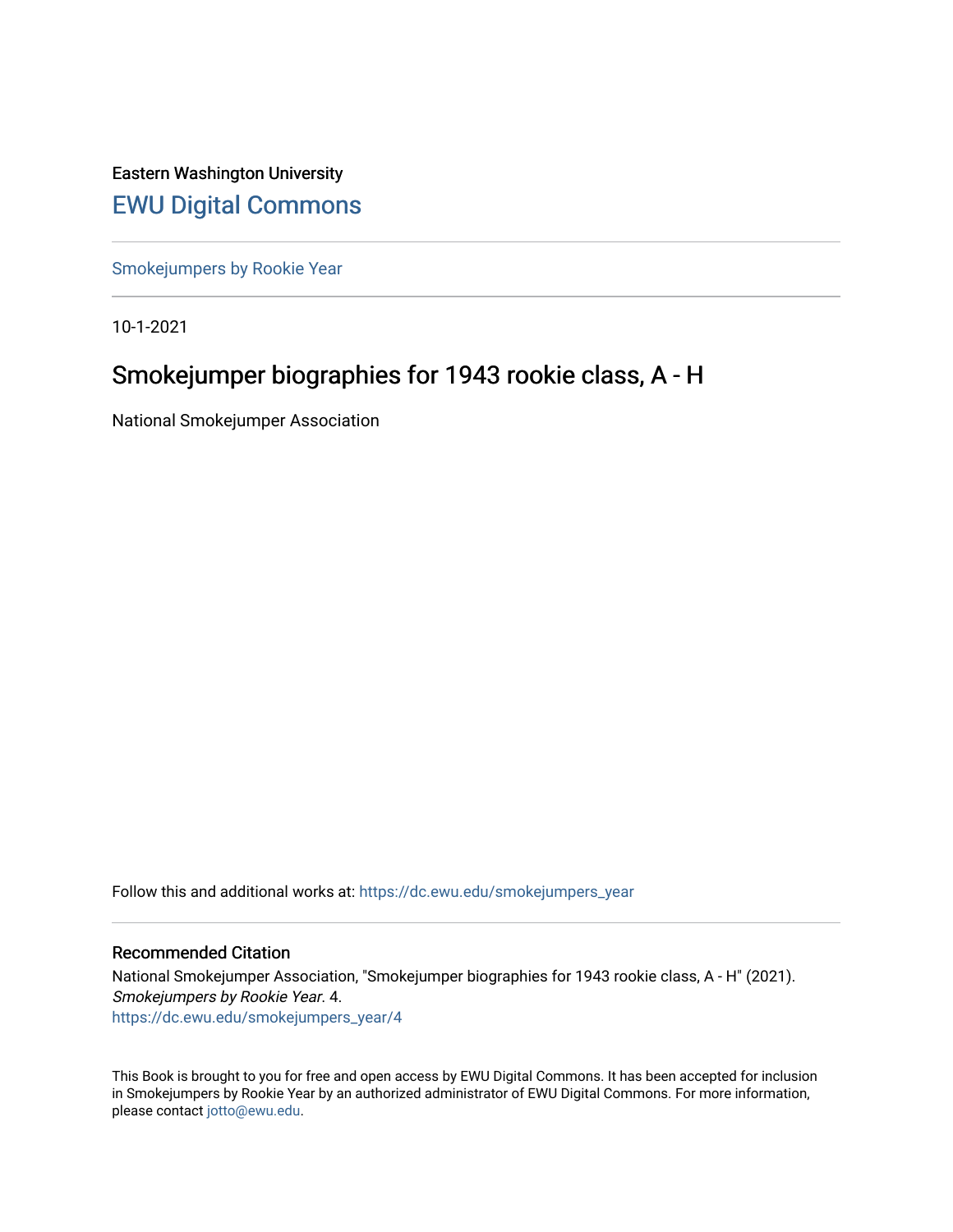### **1943 Smokejumper Rookies**

Ainsworth—Hudson

#### **John L. Ainsworth** (Missoula '43)

 John died August 6, 2008, in Maple Valley, Washington, at age 90. He was born in May 1918 in Spokane, WA. At age nine the family moved to Detroit. John went to high school in Detroit but attributes much of his physical conditioning to a YMCA camp where he worked in the summer. "The camp experience contributed greatly to my physical conditioning, so I was able to engage in track and cross country in high school and some running in college. Without this activity, I do not think I would have qualified for smokejumping."

 John was interested in electrical engineering from a young age and, after starting college in Michigan, he went to the University of Southern California. After his graduation in 1940, he went to work for Lockheed Aircraft before taking a position at Westinghouse in Pittsburg, PA. Due to religious reasons, he turned down a draft deferment as a critical worker and was sent to a Civilian Public Service Camp.

 Phil Stanley started the action to convince the powers that the CPS men would be an excellent resource for the smokejumper program that was threaten by the lack of manpower. John was among the first selected to the initial 1943 program and jumped all three years of the program.

 Following his discharge, he returned to Southern California and began work with the Edison Company. He moved to Polson, MT in 1947 where he continued his work and then followed a move to Hungry Horse where he was active in the Methodist Church. John worked on the construction of the Hungry Horse Dam and retired from the Bureau of Reclamation in 1981. John was ahead of his time being an early advocate of organic gardening, composting and solar power. He built and drove an electric car in the 1970s.

#### **John H. Andes** (Missoula '43)

 John, 93, died March 27, 2008, of heart failure. He farmed in Pennsylvania in his early years. He spent most of his working years in the dairy industry doing herd improvement and artificial insemination.

 John later became a custodian at Northern Illinois University and at the high school where he lived in Rochelle, Illinois.

 He jumped at Missoula 1943 as part of the CPS-103 smokejumpers during WWII.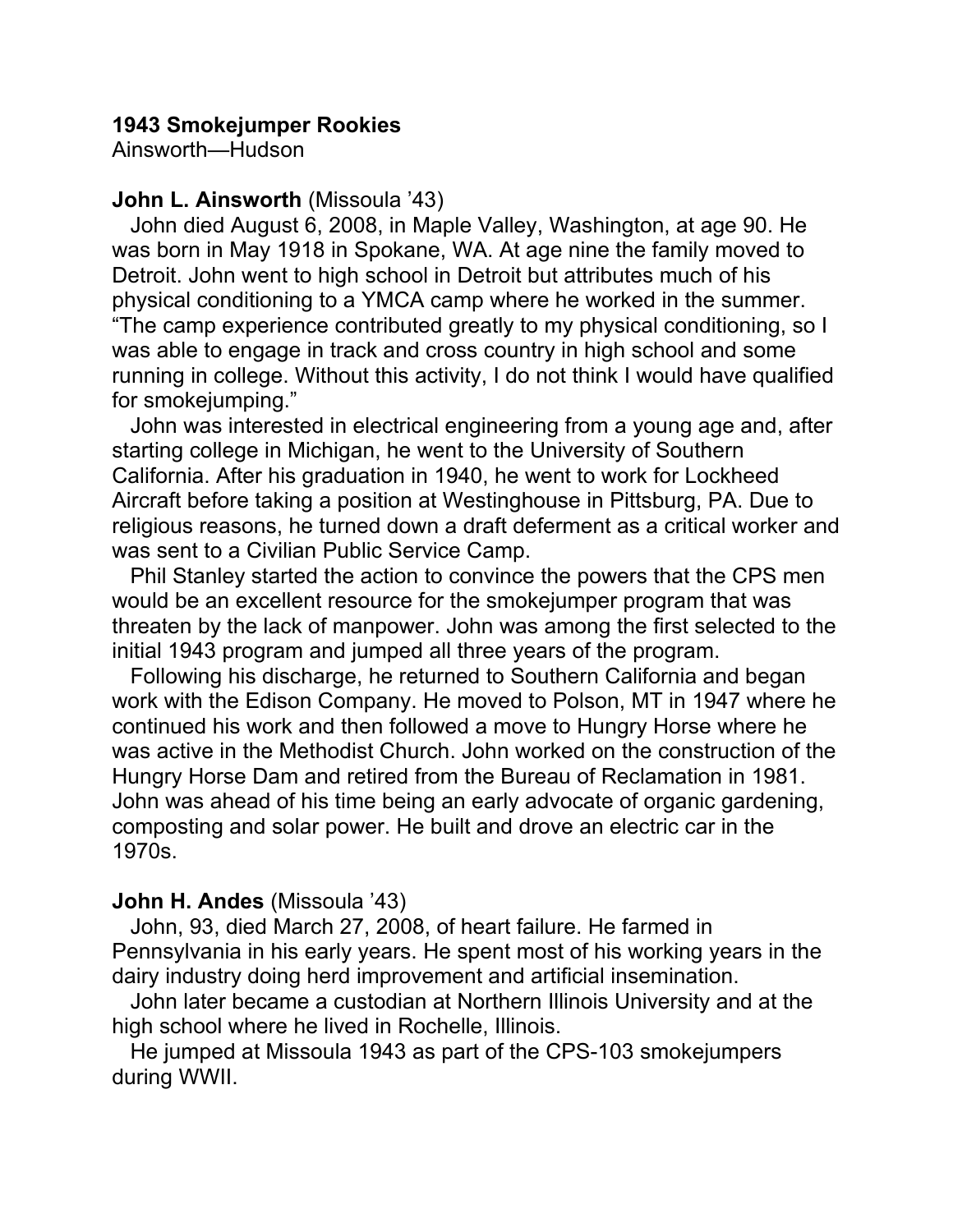#### **Delbert S. Barley** (Missoula '43)

 Del, 96, died July 3, 2014. He was born June 28, 1918, in New Hampton, Iowa, and a member of the Brethren Church. He was a teacher at the time he was drafted into the Civilian Public Service in November of 1942. After serving at two camps, he reported to Seeley Lake in 1943 and was among the first 60 men from the CPS to be trained for the smokejumper program.

 Del jumped all three seasons (1943-45) of the program before being discharged in December of 1945. His educational records show bachelor's, master's and Ph.D. degrees and that he graduated from the University of Pennsylvania, Ithaca College, and New York State University. He spent many years living in Germany. *(His bio was written in German so this was the best we could do for Del. Ed.)*

#### **Leonard Bartel** (Missoula '43)

 Leonard (Leonhard), 56, died June 3, 1972, in Marion, South Dakota. He jumped at Missoula for all three years (1943-45) of the Civilian Public Service program. He was one of the few CPS jumpers that came back into smokejumping after the war and he jumped and NCSB during the 1947 season. Leonard was also Loft Foreman 1947-50 before David "Skinny" Beals (MYC-45) took over that position.

 Harold and his wife, Delsie, operated a hotel and cafe in Marion. He was a member of the Zion Mennonite Church.

### **Walter Ralph Buller** (Cave Junction '43)

 Walter, 69, died April 21, 1991 in Newton, Kansas. He was born September 29, 1921 in Inman, Kansas, and a member of the Mennonite Church. He entered Civilian Public Service in December 1942 and was among the first group to report to Seeley Lake in 1943 for smokejumper training. After training, Walter joined nine other men at the Redwood Ranger Station in Cave Junction, Oregon, for the initial year of that base. He jumped at Cave Junction for the 1943-44 seasons before transferring to NCSB for the 1945 season. His wife, Ruth, was the assistant cook at NCSB in 1945.

 Walt left CPS in March of 1946 and returned to Hesston, Kansas where he was self-employed in drilling for oil and gas and involved in farm sales. **Harry B. Burks Jr.** (Missoula '43)

 Harry died in March 23, 1963, in a traffic accident in Seattle, Washington. He was born June 23, 1918, in Dawson Spring, Kentucky. Harry lived in Columbia, Tennessee and was a graduated of Vanderbilt University in 1940 with a degree in Engineering.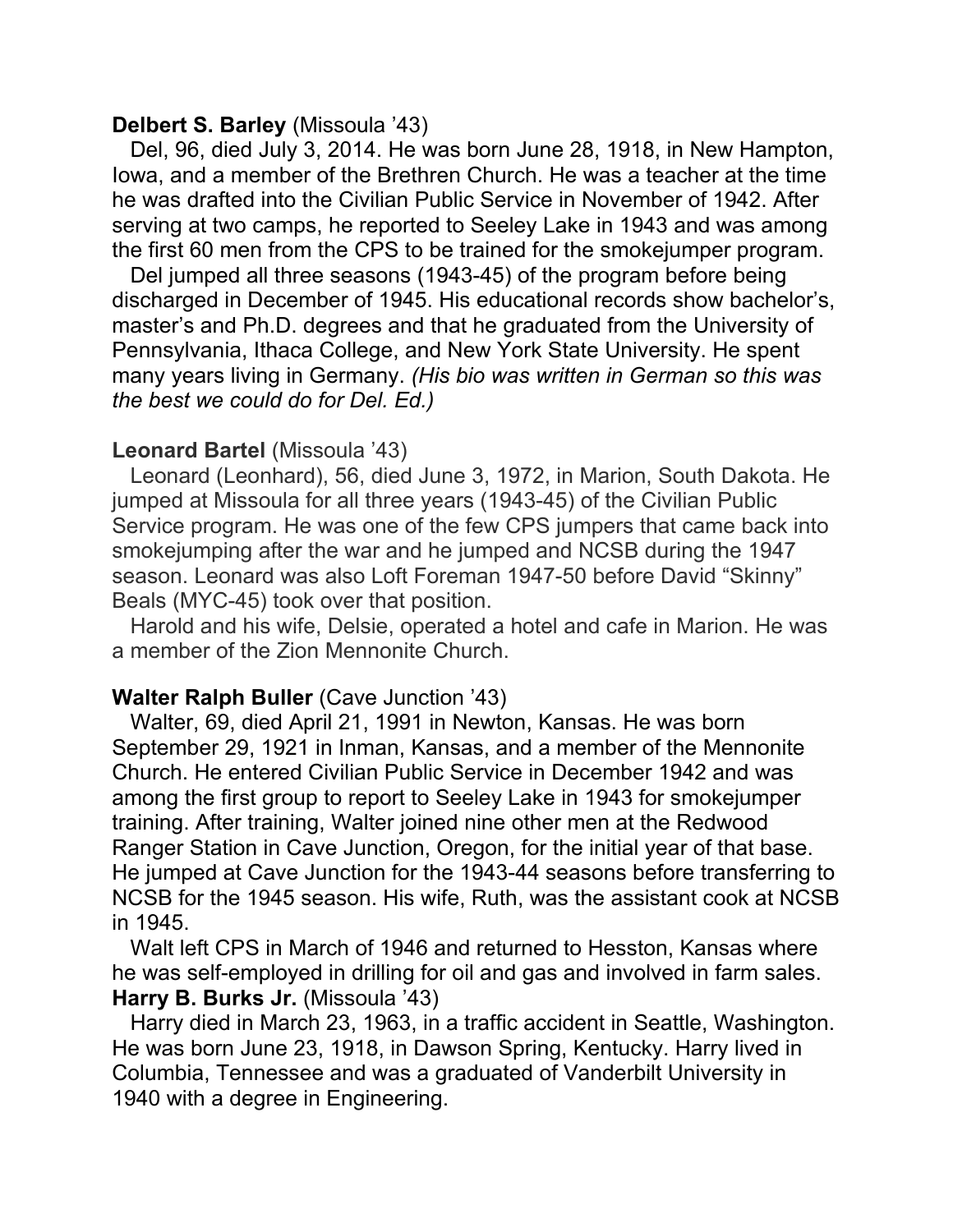Harry was drafted into the Civilian Public Service in October 1942 and was working as a radio engineer at that time. He was among the first group of CPS men to report for smokejumper training and jumped all three years of the program. He was discharged in 1946 and worked for the American Friends Service Committee.

### **Wilmer "Bill" Carlsen** (Missoula '43)

 Bill, 91, of Polson died March 28, 2008, at St. Patrick Hospital in Missoula. He was born February 3, 1917, on a farm near Harlan, Iowa. He was a longtime resident of Missoula and Polson. Bill was one of the original CPS-103 jumpers and one of the few who jumped all three seasons of the program's existence.

 In a 2004 interview with Smokejumper magazine Bill told more about his past. In 1936 at age 19, Bill and his older brother decided to head west to dig potatoes. "The whole family came down to the freight yards to see us off," Bill recalls. His brother managed to climb aboard the first train, but it was moving too fast for Bill. He was able to catch the next one and rejoined his brother 1,100 miles down the track in Park City, Montana. From there it was picking apples in Omak, Washington and bailing hay in Lancaster, California.

 War clouds were developing, and Bill registered with the Lancaster draft board. Returning to work, "I had a lot of time to think about it on that big hay field driving the tractor back and forth. I finally decided that I couldn't shoot anybody." He was sent to a CCC camp run by the Forest Service near Cascade Locks, Oregon, where he gained firefighting experience on the Deschutes River and the Olympic Peninsula.

 One day there was a notice posted in the camp mess hall about smokejumper positions in Montana. Out of over 200 conscientious objectors in the camp, only Bill and one other man responded.

 Bill reported to Seeley Lake on May 1, 1943, ready to go. The assemblage was so large that jump training was staggered through the summer. Bill was in the second group of 30, starting in mid-June. He had only one fire jump that year, on the Madison Plateau, 14 miles from Old Faithful.

 Bill jumped two more years, jumping fires in Montana, Idaho, Washington and Oregon. Later, he joined the carpenters union, working at that trade until retirement.

 One emotional memory from his jumping years involved a confrontation with a non-jumping USFS employee, a recently discharged Marine. "He kept calling me a yellow belly. He wouldn't shut up." Bill's foreman, Wag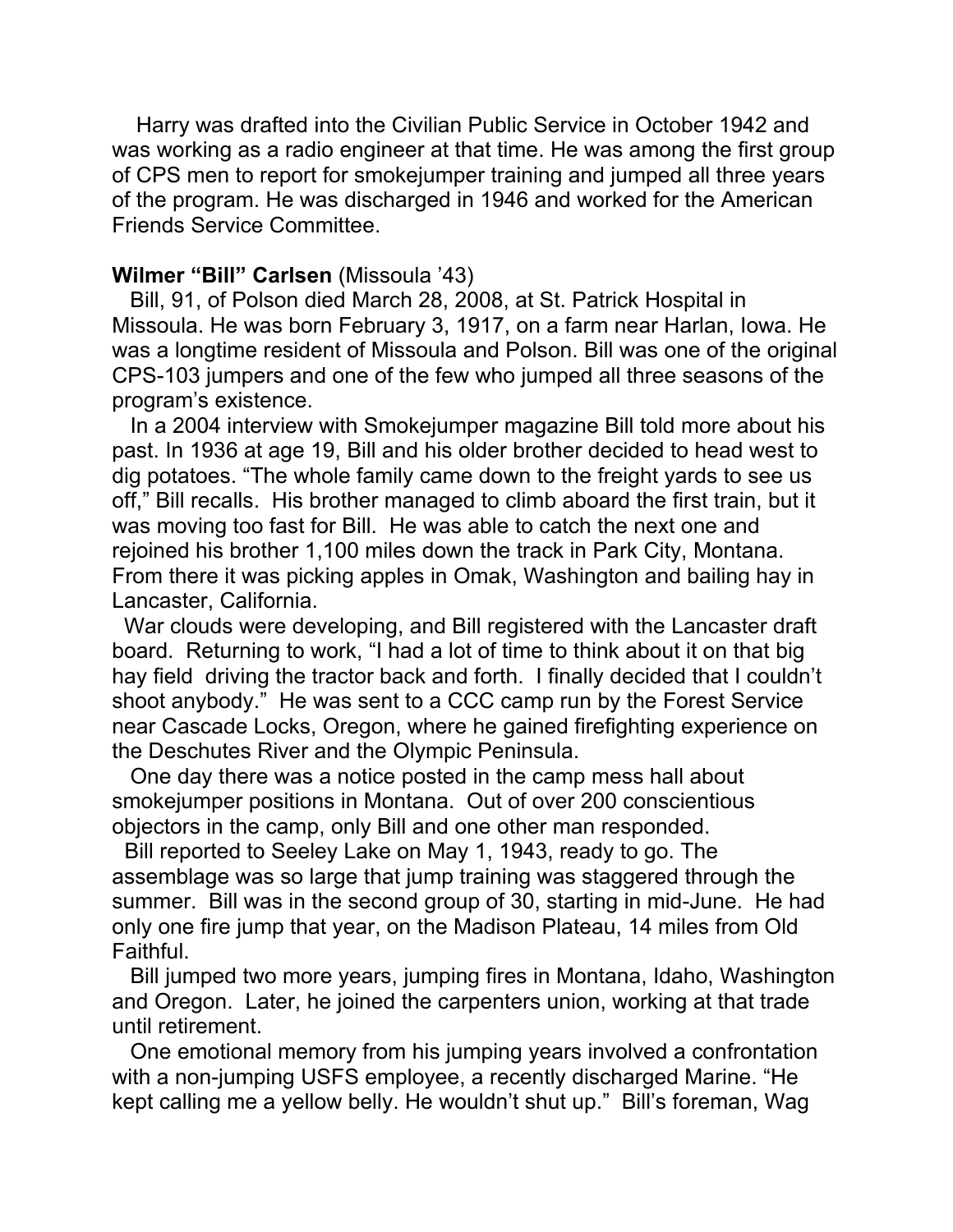Dodge (MSO-41) heard the ruckus and came to his rescue. "He really straightened the guy out."

### **Addison Reynold Carlson** (Missoula '43)

 Add, 71, died December 9, 1981, in Minneapolis. He was born August 13, 1910, in Big Falls, Minnesota. He lived there for the first 25 years of his life and by 1940, he and his three brothers had moved to San Anselmo, in Marin County California. Addison was a driver for the Parish Brothers Construction Company working on the Alpine Dam from the late 1930s until early 1942.

 In March 1942, Add and his brother, Clarence, both members of the Jehovah's Witnesses, appealed to the San Rafael draft board that they be exempt, based on their religious belief from induction into the military service. Clarence contented that he was exempt because he was a minister. However, a federal court jury sentenced Clarence to four years in prison and Addison was certified exempt if he would appear for assignment to a Civilian Public Service work camp. In lieu of serving in prison, Addison reported to Camp Number 031-01. Camp 31 was operated by the Mennonite Central Committee, opening in April 1942, a month after Addison agreed to serve in a work camp. Camp 31 was a Forest Service camp 60 miles east of Sacramento, California with the enrollees making transportation and erosion improvements and preventing and fighting forest fires.

 In early 1943, a request was made by the Forest Service for Conscientious Objectors in Civilian Public Service Camps to volunteer to be trained as smokejumpers. Approximately 350 volunteered and 62 were selected. Addison was one of the selectees and he reported to Civilian Public Service Camp 103-01, in Seely Lake, Montana. Camp 103 opened in May 1943. Addison was a smokejumper in 1943, 1944, and 1945, all three years that Conscientious Objectors participated as smokejumpers. He had at least seven fire jumps while smokejumping.

 After leaving the smokejumping program, Addison returned to Minnesota where he worked as a carpenter in Minneapolis. He never married but had many friends. He is buried in Lakewood Cemetery, Minneapolis.

#### **Edward M. Clark** (Missoula '43)

 Ed,71, died July 8, 1991. He was living in Columbus, Georgia. He was born February 16, 1920, in Edinburg, Scotland. Ed was a member of the Congregational Christian Church and served in the Civilian Public Service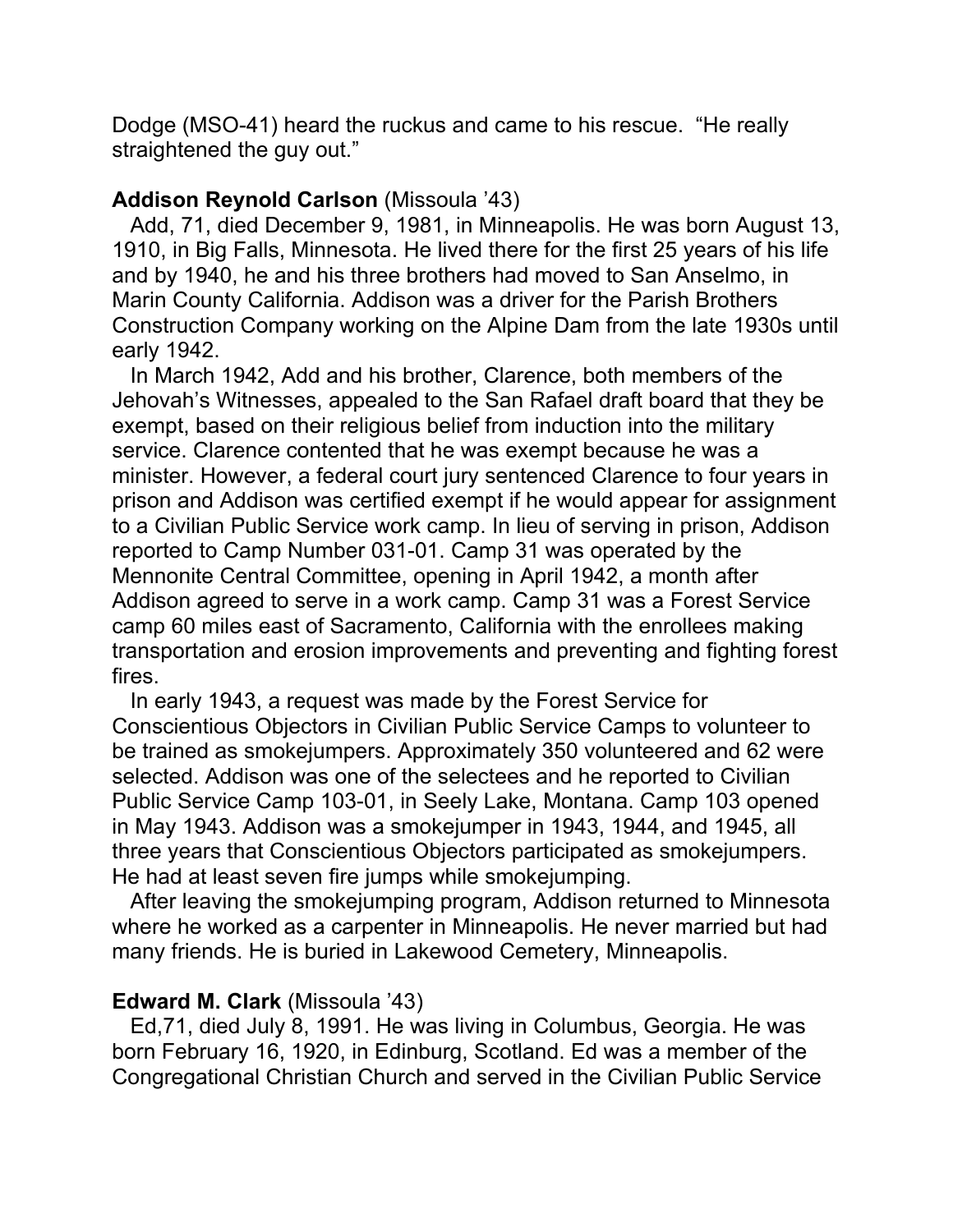during WWII. He entered CPS in June of 1943 and jumped at Missoula during that season. Ed was released in April 1946.

 Ed received degrees up to and including his Ph.D. from the University of Minnesota and was an Associate Professor of Botany at Auburn University in Alabama.

### **Glenn Harlin Corney** (Missoula '43)

 Glenn died December 14, 1989, in Wilmington, Ohio. He was born January 26, 1921, in Cincinnati, Ohio. Glenn was a clerk/timekeeper when he was drafted into Civilian Public Service in October 1942. He was among the first CPS men to be trained as smokejumpers. Glenn was also trained as a cook at the Nine Mile base and on large fires.

 He was discharged in April 1946. Glenn is listed as have completed three years of college and was a bookkeeper as an occupation.

#### **Albert Wiltse Cramer** (Missoula '43)

 Al, 69, died May 12, 1992, in Coeur d' Alene, Idaho. He was born October 14, 1922, in Missoula, Montana. Al graduated from Great Falls (MT) High School in 1941 and was in the 1943 rookie smokejumper class. He jumped at Missoula 1943-45, McCall in '46, back to Missoula '47-50 and '52-60. Al then went to the BLM jumper program in Fairbanks 1966-67.

 In a recorded oral interview, Al recounts his static line hook coming off the cable on his  $7<sup>th</sup>$  rookied jump and he was forced to use his reserve. He was also one of the few jumpers to handle a one-jumper fire. In 1947 he made the first fire jump in New Mexico as the Forest Service was experimenting with the possibility of using jumpers in a part of the country with high winds and high-altitude landing spots.

 In 1949 Al spotted four jumpers in an exhibition jump into the National Mall in Washington, DC. By established policy at the time, Al had to stop jumping at age 40. When he transferred to the BLM in Fairbanks, he wrote a BLM policy changing that rule. The Forest Service followed.

### **Herbert F. Crocker** (Missoula '43)

 Herb died April 19, 1986. He was born July 31, 1918, in Minneapolis, Minnesota and went through the local school systems there. He was active in the Congregational Church.

 He was drafted into the Civilian Public Service (CPS) in 1942 and was among the first of the conscientious objectors to be trained as a smokejumper. Herb jump all three years of the program.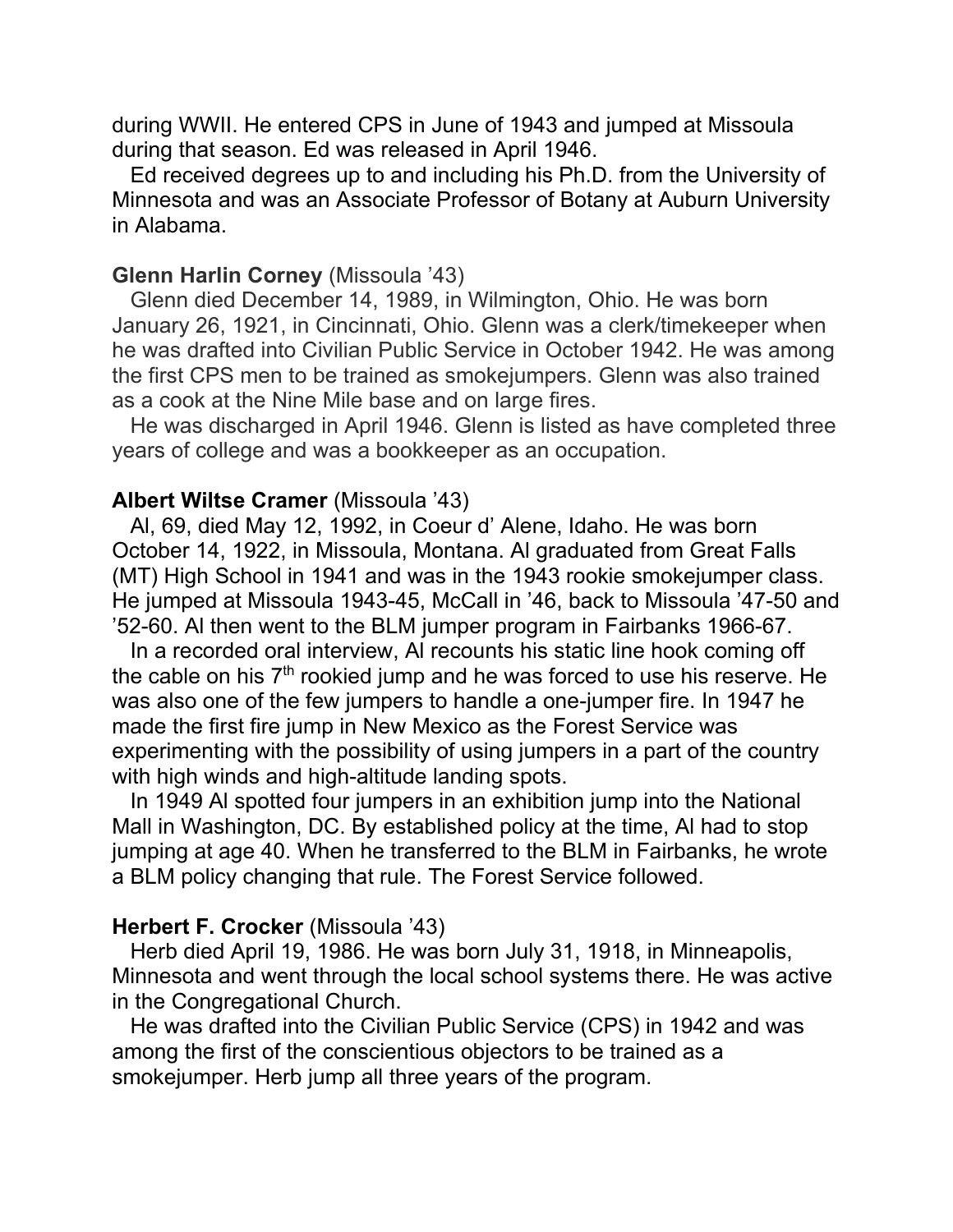After his release in 1946, he returned to Minneapolis and worked as a carpenter. Starting in the 1950s, Herb was active in the peace movement and one of his sons spent 18 months in a Federal prison for refusing induction into the service during the Vietnam War.

 Herb developed a blood cancer before his death in the spring of 1986. From his wife: "While in CPS, he became acquainted with the Society of Friends (Quakers) who gave him support during the time of his illness. We both believed that our lives did make a difference in the community, in that we tried to lead our lives consistent to the teaching of Jesus."

#### **Daniel A. Deal** (Missoula '43)

 Dan, 72, died October 13, 1983, of lung cancer perhaps caused by working for years around grain dust and orchard pesticides. He was born June 8,1911, near New Enterprise, Pennsylvania, the seventh child of a family of eight children. The family spoke Pennsylvania Dutch and attended the Church of the Brethren and were a farming family. In 1920 they migrated to Onekama, Michigan, where Dan went through all 12 grades. "We were the only family that spoke Dutch."

 Dan was President of the Brethren Young People's group in high school and went to work for a farming complex upon graduation. He entered Civilian Public Service in 1942 and was selected as one of the initial smokejumpers at CPS-103 Camp in Montana. He jumped all three years of the program. Dan's son recalled later being told by his father that he was injured on his last jump when he was blown backwards into a drainage ditch and "had a backache the rest of his life."

 Dan met his wife, Francis, in Missoula. She was attending the University of Montana and they married in 1945 before Dan was discharged from CPS. They had four children.

 After his discharge in 1946, he and his brother moved to Onekama, Michigan, where they bought and operated a feed store until 1975. In addition, Dan bought seven acres where the family made a living buying/selling grain (built grain elevator), operating a chicken raising business, and growing/selling orchard fruit.

 Dan and his family were active in the Onekama Church of the Brethren and Youth For Christ. He was involved with the church and their disaster relief programs in different parts of the U.S. He is buried in Onekama Village Cemetery with wife.

### **Robert L. Derry** (Missoula '43)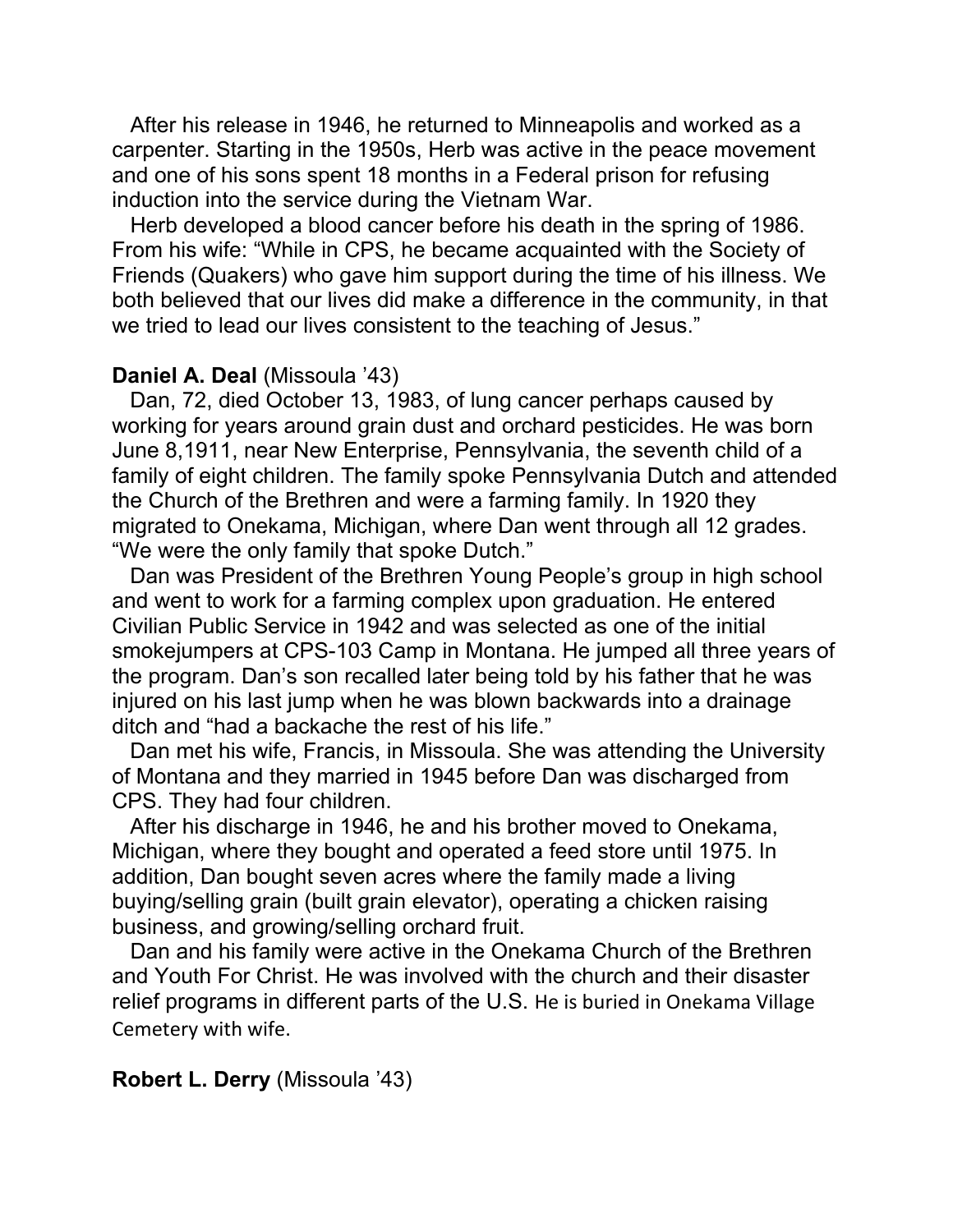Bob,94, died March 23, 2020. The last of the Derry brothers, he rookied in 1943 before enlisting in the Navy and serving in the Seabees until the end of the war. Bob was involved in landings in the Marshall Islands and spent eleven "miserable months" on Kwajalein. He was a heavy equipment operator in Spokane 1946-49 before joining the Douglas Co. Fire Department for a 30-year stint as Fire Chief.

 Bob was approximately 17 years, and a month old when he rookied in 1943. Bob remained in excellent physical condition as he aged as anyone who worked with him on the NSA Trail Projects can attest. He continued to bike, ski, kayak, row and run in later life.

#### **Diller, Kenneth A.** (Cave Junction '43)

 Ken died August 16, 1998. He was born January 17, 1919, on a farm near Bluffton, Ohio. His parent were killed in an auto accident when he was in the 8th grade. Ken graduated from high school in 1937 and participated in football and music. With his Mennonite background, Ken joined the Civilian Public Service (CPS) in 1942 as was assigned to a camp in Virginia.

 "During the winter, I answered an ad that asked for volunteers to be trained for smokejumping. I May, I was at Seely Lake, MT and, after training, went to Cave Junction, Oregon, where ten of us started the first smokejumper base in Oregon.

 Ken jumped for two seasons at Cave Junction. He and Calvin Hilty possibly made the first fire jump in California (July 30, 1944). He then jumped his third season at Winthrop. "I loved the scenery in Washington, the trees were less tall than the 225 footers in Oregon, and there seemed to be more alpine meadows."

 "On July 27, (1945) we jumped three loads on the Bunker Hill Fire—there was a strong wind blowing. We managed to get a line around the fire that night. About sun-up five DC-3s flew over. One started dropping equipment about a mile from us before we were able to direct his attention to an area near the fire. By this time the wind had died down providing idea conditions for the 100 black Airborne (paratroopers) from Camp Pendleton."

 Ken was one of the few CPS-103 jumpers to jump all three seasons. After the war he returned to Ohio to resume his career as a farmer/rancher. "Smokejumping had to be a high point in a farmer's life."

 After retiring, he continued to work at the nearby Mennonite Memorial Nursing Home.

### **John Pershing Ferguson** (McCall '43)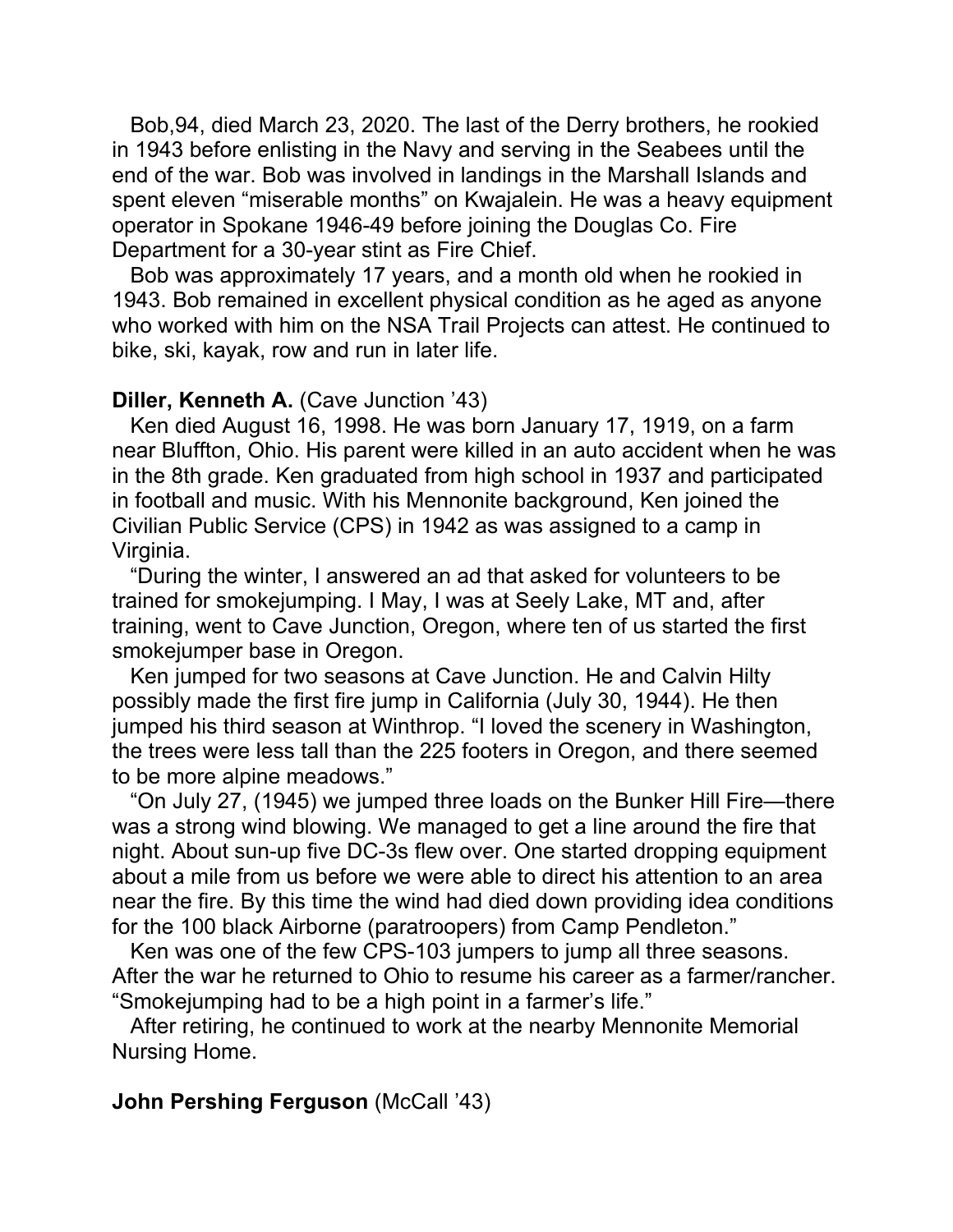John was born January 26, 1919, in Harrison, New Jersey. John died April 18, 1998, in Spokane, Washington. By December 31, 1940, John moved west and enrolled in the Civilian Conservation Corps. He was stationed at Camp F-66 along the Payette River on the present-day Boise National Forest. By December 1941, John was living in McCall, Idaho and working for the Forest Service.

 When the smokejumper program was established in Region Four in 1943, John along with Stewart "Lloyd" Johnson and three Civilian Public Service (CPS) enrollees were trained as smokejumpers at Seeley Lake, Montana. After their training, they were stationed at McCall, Idaho. John and Lloyd were trained to be riggers and spotters and Lloyd was appointed foreman of the program.

 John and CPS enrollee, Lester Gahler, were the first two smokejumpers to jump a fire in R-4, jumping 30-foot Eagle parachutes on the Captain John Creek Fire on August 14,1943. John returned to smokejumping in 1944 but entered the U.S. Army that summer and served as a crewmember on a B-29 aircraft until his discharge on November 28, 1945. He returned to smokejumping from 1946 through 1948 with two fire jumps each of those years.

 After smokejumping, John continued with a career in the Forest Service in R-4 until the late 1970s. His primary occupation was in engineering and as a cadastral surveyor on the Targhee NF in Anthony, Idaho and in the Regional Office in Ogden, Utah.

#### **David P. Flaccus** (Missoula '43)

 David, 75, died October 25, 1993, in Bend, Oregon. He was born October 31, 1917, in Pennsylvania. David went to Quaker schools outside of Philadelphia and graduated from Haverford College in 1940.

 He was drafted into the Civilian Public Service in 1941 and was among the first of that group to report to Seeley Lake, Montana, for smokejumper training. David, Phil Stanley, and Loren Zimmerman were the first CPS jumpers to make a fire jump on July 29, 1943. He was one of the few CPS jumpers to jump all three seasons (43-45) of the program.

 David settled in Missoula upon his release and started a printing business. The Mountain Press Publishing Company became very successful and known worldwide. He is also one of the founders of the Snow Bowl Ski Area near Missoula. The U.S. National Downhill ski championships were held at the Snow Bowl in February 1967.

#### **Lester E. Gahler** (McCall '43)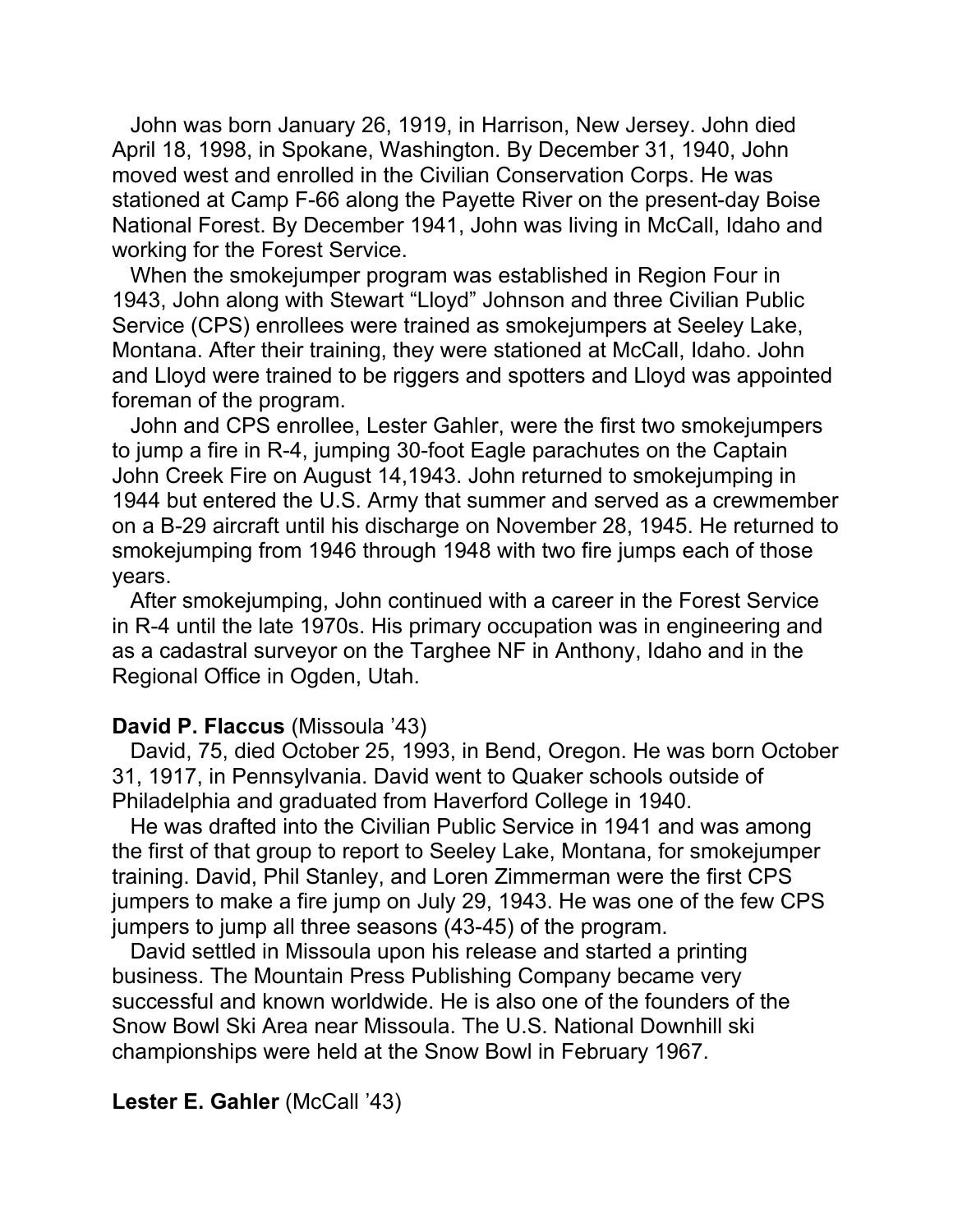Lester, 75, died February 11, 1990, of a heart attack while on vacation in Anaheim, California. He was born November 5, 1914, in Needy, Oregon. Lester lived most of his life in this area working as a farmer and farm equipment contractor. He was operating the Filbertreats Candy Store in Canby, Oregon, at the time of his death.

 Lester jumped all three seasons of the CPS-103 smokejumper program and was based in McCall, Idaho. He had three fire jumps in both the 1943 and '44 seasons and four fire jumps in the 1945 season. Lester was buried in the Zion Mennonite Cemetery in Hubbard.

#### **Emory Lytton Garber** (Missoula '43)

 Emory, 87, died August 21, 2006, in Merced, California. He was born August 15, 1919, in Ripon, CA. Emory, a farmer at the time, was drafted into Civilian Public Service in February 1942. He was among the first CPS workers to join the smokejumper unit in Montana where he jumped all three years of the program.

 He was discharged in 1946 and graduated from Life Bible College in 1967. Emory served as a minister of the Foursquare Churches in Red Bluff and Myers Flat, CA. He also served as Chaplain at the Ft. Bullion Men's Correctional Facility and served as a board member of Child Evangelism with his church. He is buried in Hughson, California.

#### **Arthur Fred Geisler** (Missoula '43)

 Art, 90, of Alma, Kansas, died Tuesday, March 23, 2010, at the Wamego City Hospital. He was a life-long member of the area.

 Art was born February 22, 1920, in Dwight, Kansas, and attended local schools. During WWII, he was a conscientious objector and jumped with the Montana unit during the 1943 season.

 For many years Art farmed the family farm located in Northwest Wabaunsee County. In the 60s he left the farm and moved to Wamego. He worked for many years constructing houses in the area, especially, Manhattan. He also sold real estate.

 Art was a very active member of Peace United Church of Christ in Alma and held several church positions. He and Henrietta was also very involved in the Schmitz Friedens Haus and the Camp White. He also made several trips to Honduras to help construct a medical clinic there.

#### **Louis Goossen** (Missoula '43)

 Louis, 100, of Beatrice, NE, died June 25, 2019. He was born April 19, 1919, in Beatrice and graduated from Beatrice High School in 1936. Louis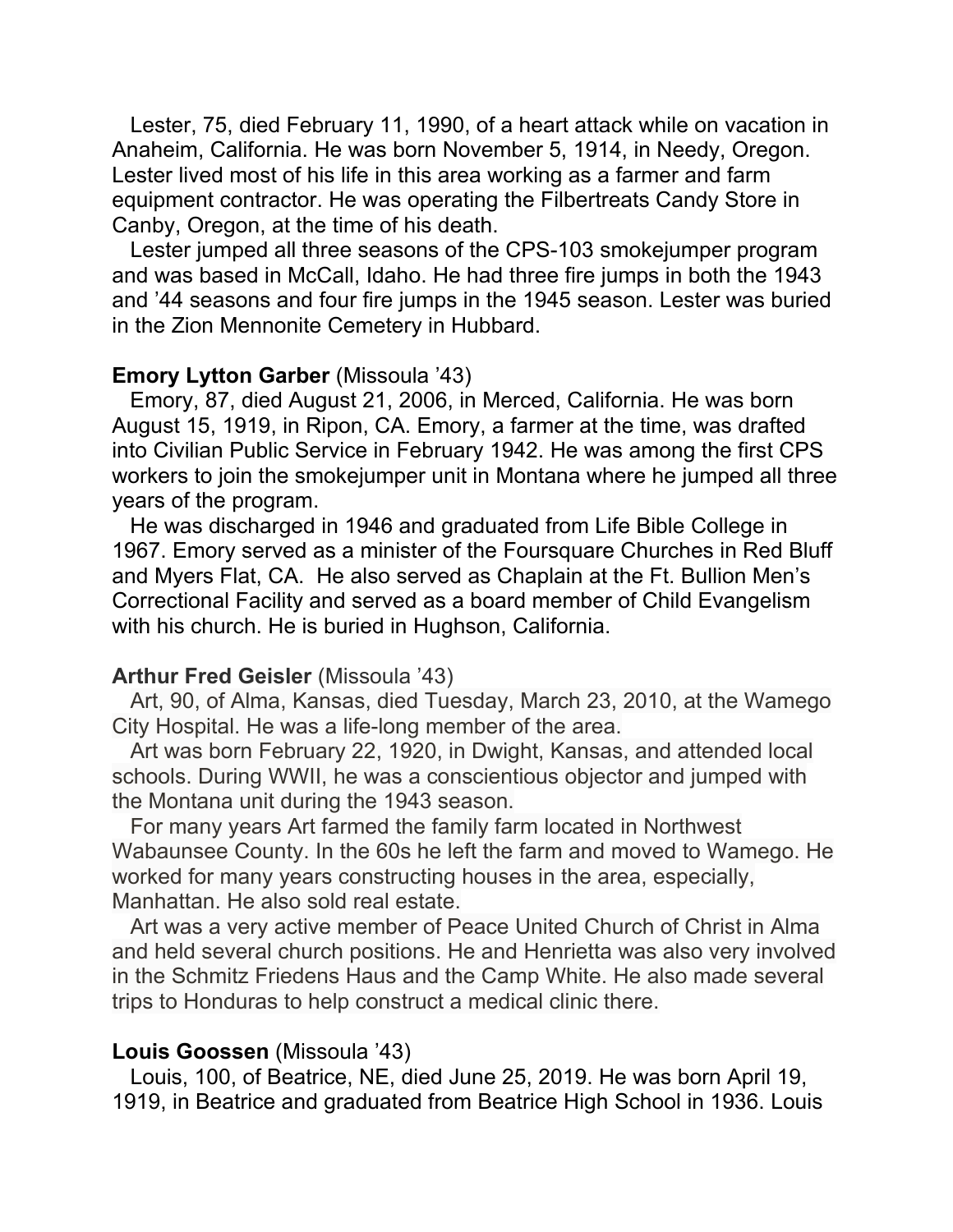was one of the few Civilian Public Service men to jump all three years (1943-45) that the CPS-103 unit was in effect.

 Louis spent the majority of his career expanding the dairy industry in Nebraska and Kansas. His business developed and manufactured equipment used in the dairy industry, construction projects, and lawn care equipment. He later formed Goossen Construction building single family homes.

 Louis was a lifelong member of the Mennonite Church and served on many boards in the Beatrice area. Louis was inducted into the Beatrice H.S. Hall of Fame in 2005.

#### **Marvin William Graeler** (Cave Junction '43)

 Marvin, 59, died April 30, 1977, after suffering a heart attack will playing golf in Lancaster, Ohio. He was born January 23, 1918, in St. Louis, Missouri. Marvin, a meat cutter at the time, was drafted into Civilian Public Service in 1941. He was a member of the Evangelical and Reformed Church.

 Marvin was among the first group of CPS men to be trained as smokejumpers and was assigned to the new smokejumper base in Cave Junction, Oregon, where he jumped for two years.

 At the time of his death, he was living in Whitehall, Ohio, where he worked as an actuary for Nationwide Insurance. He had been on the Whitehall City Council for five years.

### **Bryn Hammarstrom** (Missoula '43)

 Bryn died July 18, 2008, in Wellsboro, Pennsylvania at age 90. He was born on August 6, 1917, in Ridgewood, New Jersey

 He graduated from Wesleyan University in 1939 with a degree in chemistry and was drafted into the Civilian Public Service in 1941.

 Bryn was among the first group of CPS jumpers and trained at Seeley Lake with Jim Waite as foreman. "While in training we watched Frank Derry make his last jump. He did not land on the field. A group of military people from Alaska came to Seeley Lake for training to be a search and rescue squad."

 Training for the 1944 season was moved to Nine Mile northwest of Missoula. "Florence Wenger went through the training but never made a jump."

 After smokejumping he spent two years as a medic in Puerto Rico and, after being discharged, he went to work at a chemist developing floor coverings. In 1970, after extensive rehabilitation work recovering from a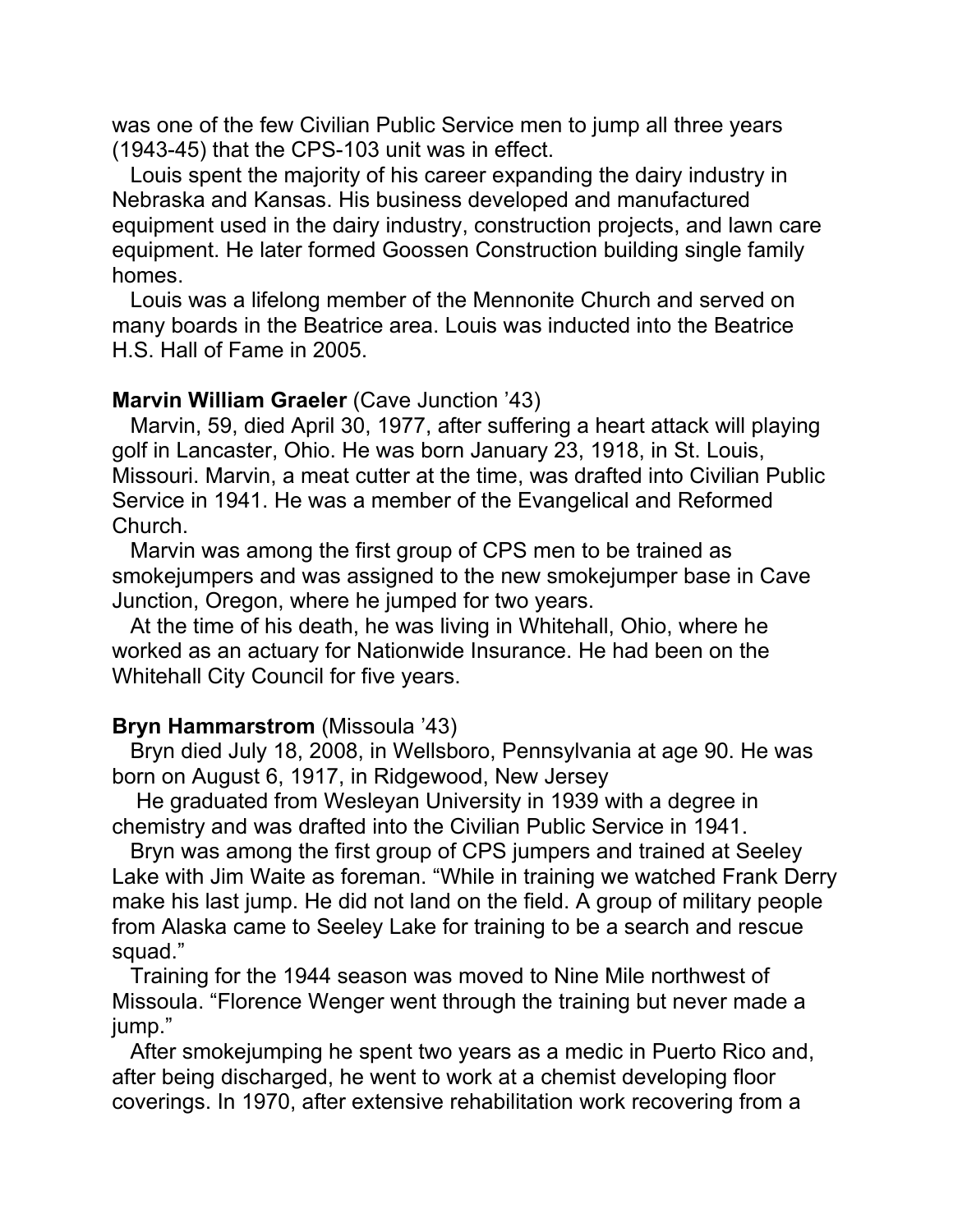bicycle accident, he spent twenty years of volunteer work for many service organizations in his area.

### **Edwin James Harkness** (Missoula '43)

 Ed, 71, died November 28, 1985, in Northfield, Minnesota. He was born February 18, 1914, Dakota County, Minnesota. Ed was a farmer/postal employee when he was drafted into Civilian Public Service in 1942. He was member of the Methodist Church.

 Ed was one of the first CPS men who trained as smokejumpers and jumped all three years of the program 1943-45. He is buried in Waterford, MN.

### **Jack G. Heintzelman** (Cave Junction '43)

 Jack died March 3, 1999, in Seattle. He was the foreman at Cave Junction 1943-1945. From the Siskiyou Smokejumper Base history: "Jack Heintzelman, a young forester, 'experienced as a lookout, administrative guard, member of a 40-man suppression crew and protective assistant,' with 'no past experience at smokejumping,' headed the 1943 Smokejumper Project at Cave Junction." This was the first year of smokejumpers at Cave Junction and the Siskiyou Base was the 2nd or 3rd smokejumper base established in the U.S.

 "The first I heard of the project was in the spring of 1943. Supervisor Obye called me and asked if I would like to head the Smokejumper Project to be stationed at Cave Junction. I was the Protective Assistant at the Redwood Ranger Station at the time."

 Upon acceptance of the position, Heintzelman was sent to Seeley Lake for training as a rigger, spotter and jumper. "At Seeley Lake, I was assigned 10 men from the CPS (conscientious objectors) crew. These men and I trained under Jim Waite (MSO-40) and Earl Cooley (MSO-40). Frank Derry (MSO-40) was parachute trainer leader. The crew was of very high quality with a variety of skills. After six weeks we returned to Cave Junction." The crew made six fire jumps that season. Jack commented about the good quality of the CPS jumpers in his end-of-season report. For the remaining two years under Heintzelman, the crew was made up of CPS jumpers.

 At the end of the 1945 season, Jack was transferred to the Powers R.D. Siskiyou NF. He later was a District Ranger on the Olympic NF, personnel officer in the Forest Service Chief's office, and then served with the agency in its Milwaukee Regional Office.

## **Calvin A. Hilty** (Cave Junction '43)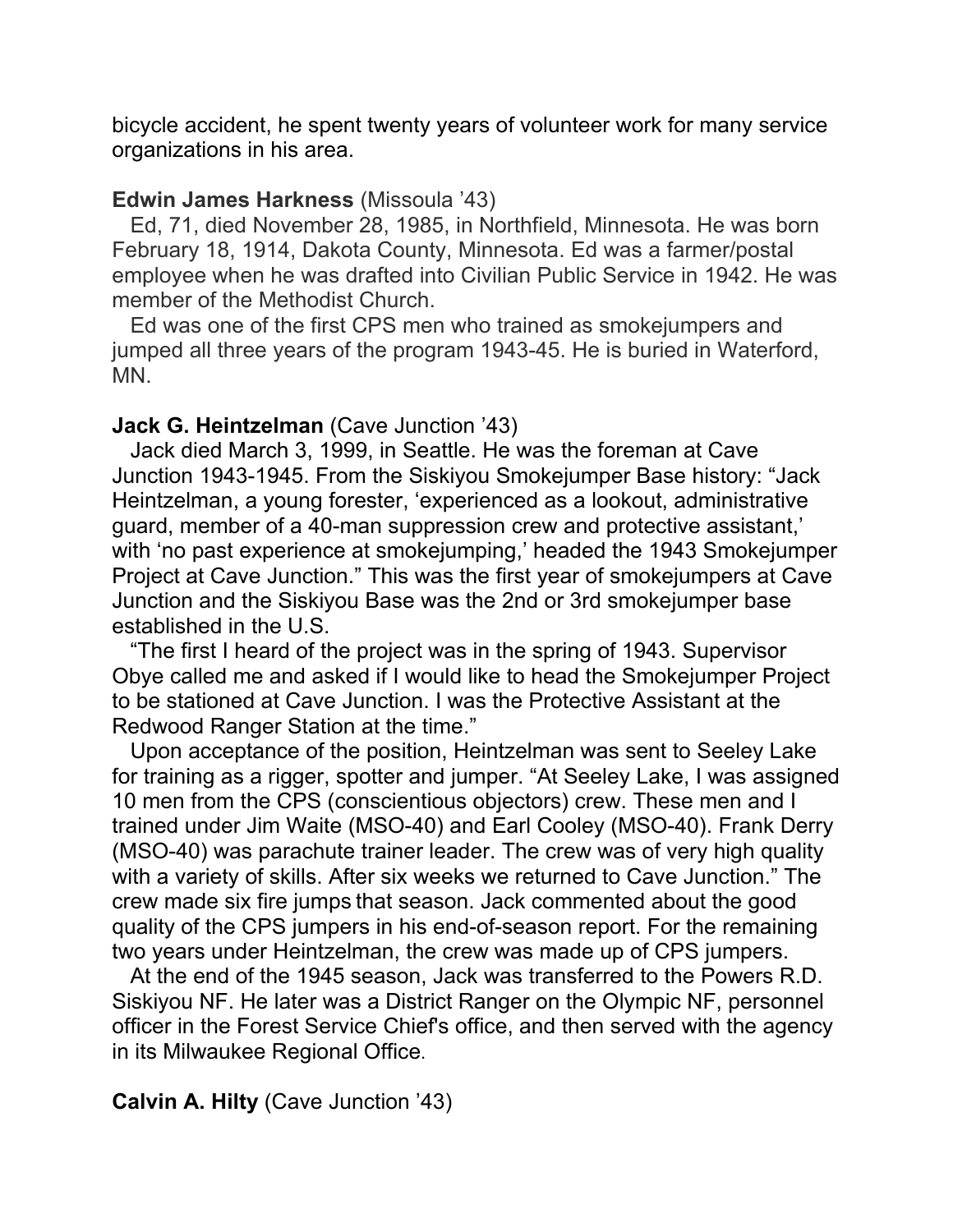Calvin, 94, died March 24, 2014, in Strathmore, CA. He was raised in Missouri, the son of a Mennonite minister, and was one of the original CPS-103 smokejumpers. Calvin was born in 1917, in Donnellson, Iowa.

 Calvin graduated from high school in 1938 and went to work doing labor on a state highway project in Missouri.

 He was inducted into the Civilian Public Service in November 1941. After two years in various camps he joined the CPS smokejumper operation and spent two years at Cave Junction, Oregon making 26 jumps.

 Calvin went on to another camp in Maryland and did a tour on one of the horse boats to Poland before being discharged.

 He went to Central California in 1946, bought 60 acres with the help of his in-laws and went into cotton farming for 50 years. When he retired from farming, Calvin started Calvin's Cap Rack business which was successful enough for him to employ ten people.

### **Jeremias "Jerry" Hofer** (McCall '43)

 Jerry, 59, died January 2, 1975 in Galveston, Texas. He was born October 13, 1915, in Miltown, South Dakota. He was a member of the Hutterian Brethren Church when he was drafted into Civilian Public Service in 1941. Jerry was working as a miner/timber man at that time.

 Jerry was among the first CPS men to be trained as smokejumpers and was assigned to the McCall Base in its initial year of operation. He jumped the 1943 season. He was a merchant seaman.

#### **Vernon Sherley Hoffman** (Missoula '43)

 Vernon died December 3, 2007, in St. Paul, MN. He was born July 6, 1922, in Muscatine, Iowa. "My unusual middle name came from the doctor who delivered me." Vern graduated from Muscatine H.S. and continued his education going to a local junior college. He was drafted in 1942, and as a member of the Brethren Church, went into Civilian Public Service work.

 Vern was in several camps during his over three years in the program. "While all the projects were interesting, the smokejumping experience was the highlight." He jumped the 1943 season.

 After his discharge from CPS, he continued his education at Manchester College and finished at Earlham College (Quaker) in 1949 with a degree in Sociology.

 Vern did Brethren Church projects in Puerto Rico, Dayton, and Baltimore involving community service. After five years he took a job in St. Paul working with the Housing and Redevelopment Authority from which he retired.